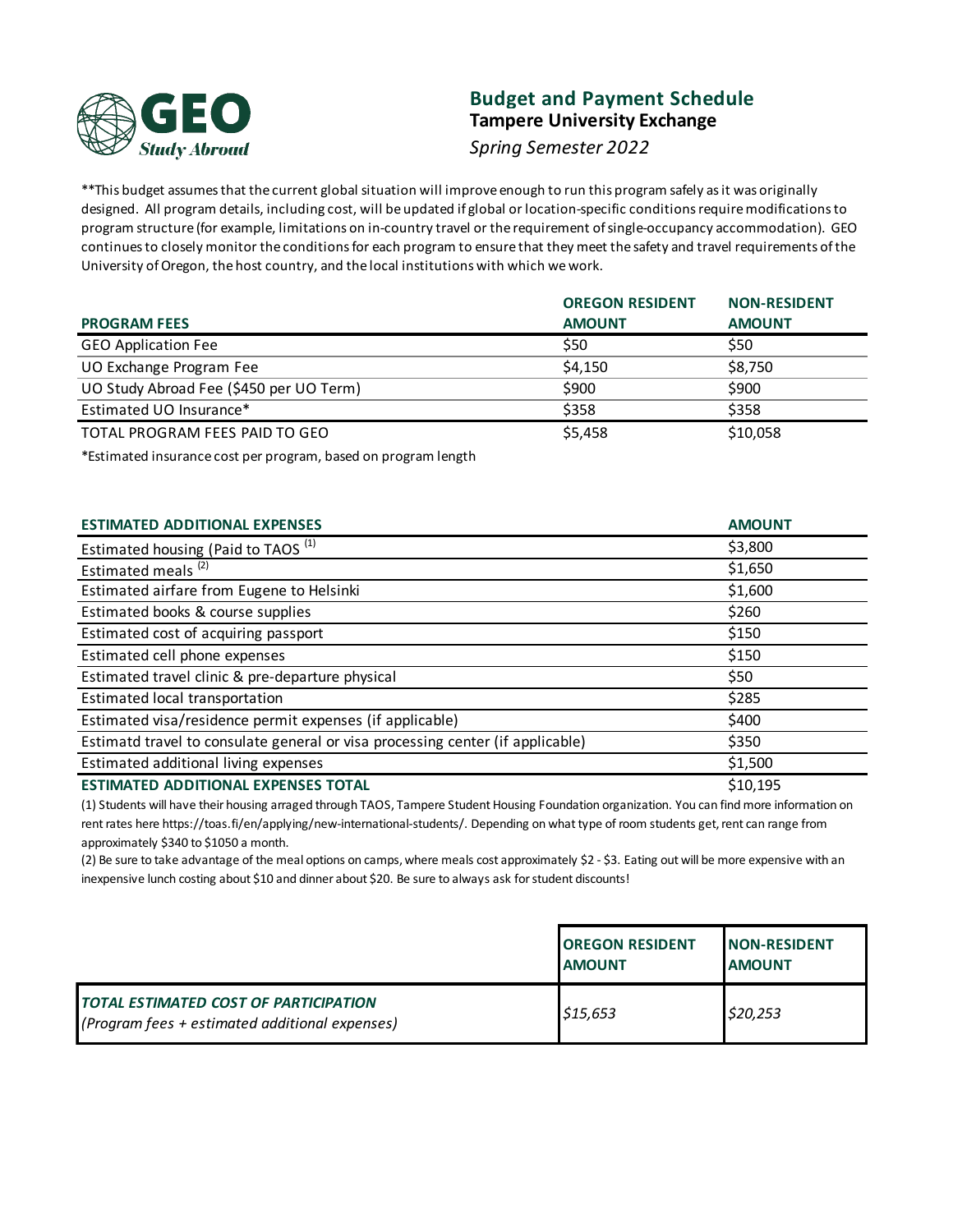## **PAYMENT SCHEDULE** (What is due when?) *Please see payment schedule and cancellation policy below.*

**UO students:** GEO will charge all program fees to your UO Student Billing Account.

| <b>Billing and Payment Schedule for UO Students</b> |  |
|-----------------------------------------------------|--|
|                                                     |  |

| When you apply                     | An application fee of \$50 is due at the time of application; applications will not be<br>considered until the application fee is received. Once paid, the application fee is non-<br>refundable under any circumstances.                                                                                                                                                                                                                                                                                                                                                                                                                    |
|------------------------------------|----------------------------------------------------------------------------------------------------------------------------------------------------------------------------------------------------------------------------------------------------------------------------------------------------------------------------------------------------------------------------------------------------------------------------------------------------------------------------------------------------------------------------------------------------------------------------------------------------------------------------------------------|
|                                    | A non-refundable program deposit of \$500 is due within one week of acceptance or<br>nomination offer to confirm your space on the program. The program deposit is not an<br>additional fee but is part of the total GEO program fee.                                                                                                                                                                                                                                                                                                                                                                                                        |
| When you are offered<br>acceptance | Once a student has authorized GEO to charge the deposit to their UO student account, or<br>has submitted the deposit directly to GEO, the program deposit is non-refundable except<br>in cases where a student is denied acceptance to the program for which he or she has<br>applied. If the required application materials are not completed by the deadline, the<br>application will be considered abandoned and cancelled by GEO. In such cases, the<br>deposit will not be refunded. Students who fail to pay the program deposit by the first<br>cancellation/deferral date listed below will have their program application canceled. |
| $4 - 7$ weeks before you<br>depart | GEO will bill your UO Student Billing Account for the remainder of your program fee. This<br>amount will be due according to standard UO Payment and Due Dates. For programs that<br>take place over multiple terms, GEO will bill you a percentage of your fee over each term.<br>For more information about UO Payment and Due Dates, see this link:<br>https://ba.uoregon.edu/content/payments.                                                                                                                                                                                                                                           |

Note: You will pay your housing costs according to the payment schedule of the host university or housing company. These costs may be due up to several months before the start of your program.

We encourage you to visit https://geo.uoregon.edu/scholarships to learn about scholarship and funding opportunities. Speak with a financial aid counselor regarding your current financial aid package.

https://geo.uoregon.edu/scholarships